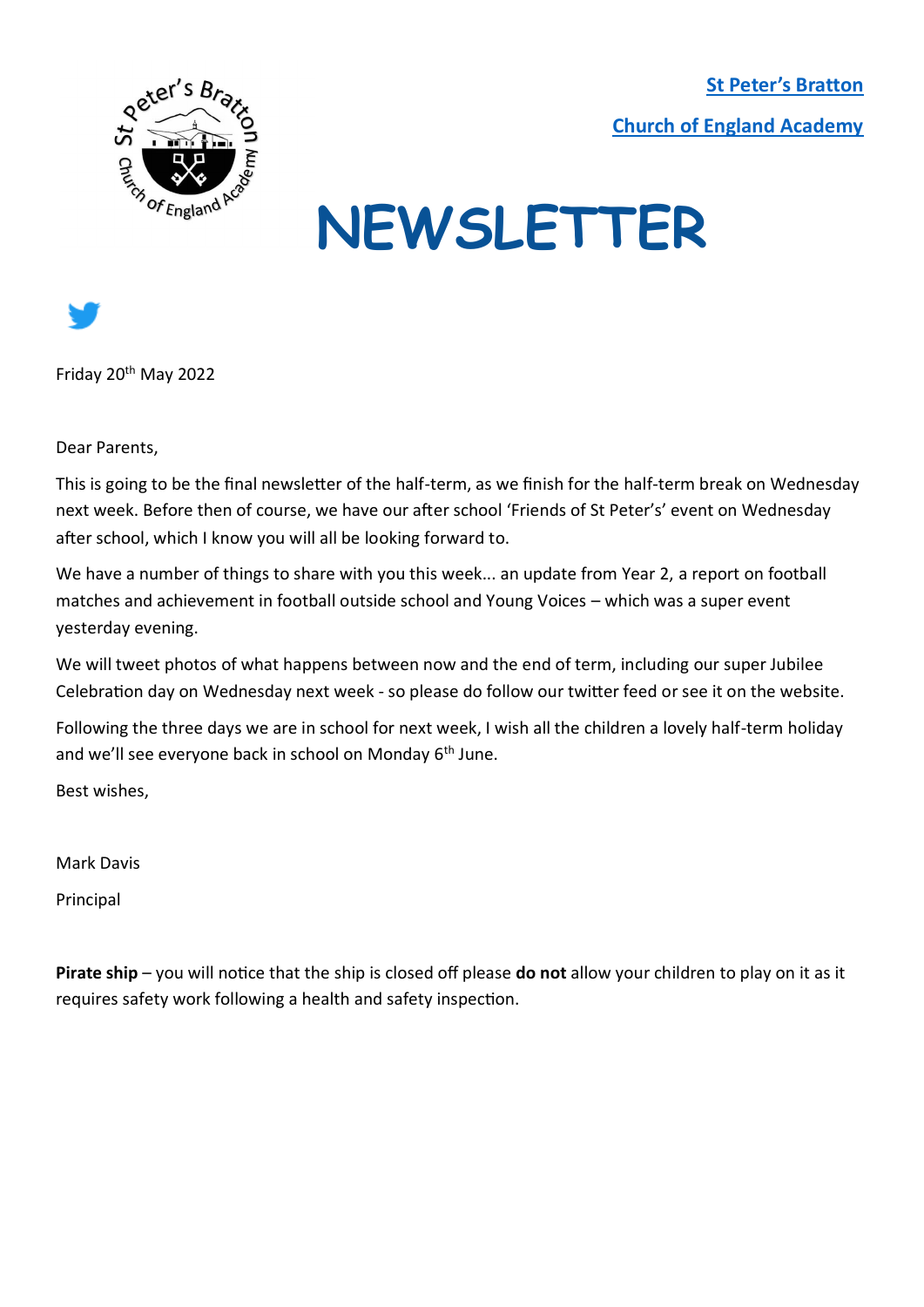



The Year 2 children have been working hard on their SATs during May. We are all extremely proud of them and feel that they have tried their hardest. A big well done to all the children in 2R1 and 2R2.



After half term, please may children bring in an old white or pale coloured plain t-shirt for an art project. The children will be producing wearable art.

Thank you.



Year 2 are looking for playground pals to help our lunchtime supervisors in Year 1 and Reception. If your child would like to help look after the younger children in school and organise games and activities, please ask them to write a short letter to Mrs Crooke to tell her why they are would make a brilliant pal. We already have 4 children who are keen to start their role after half term.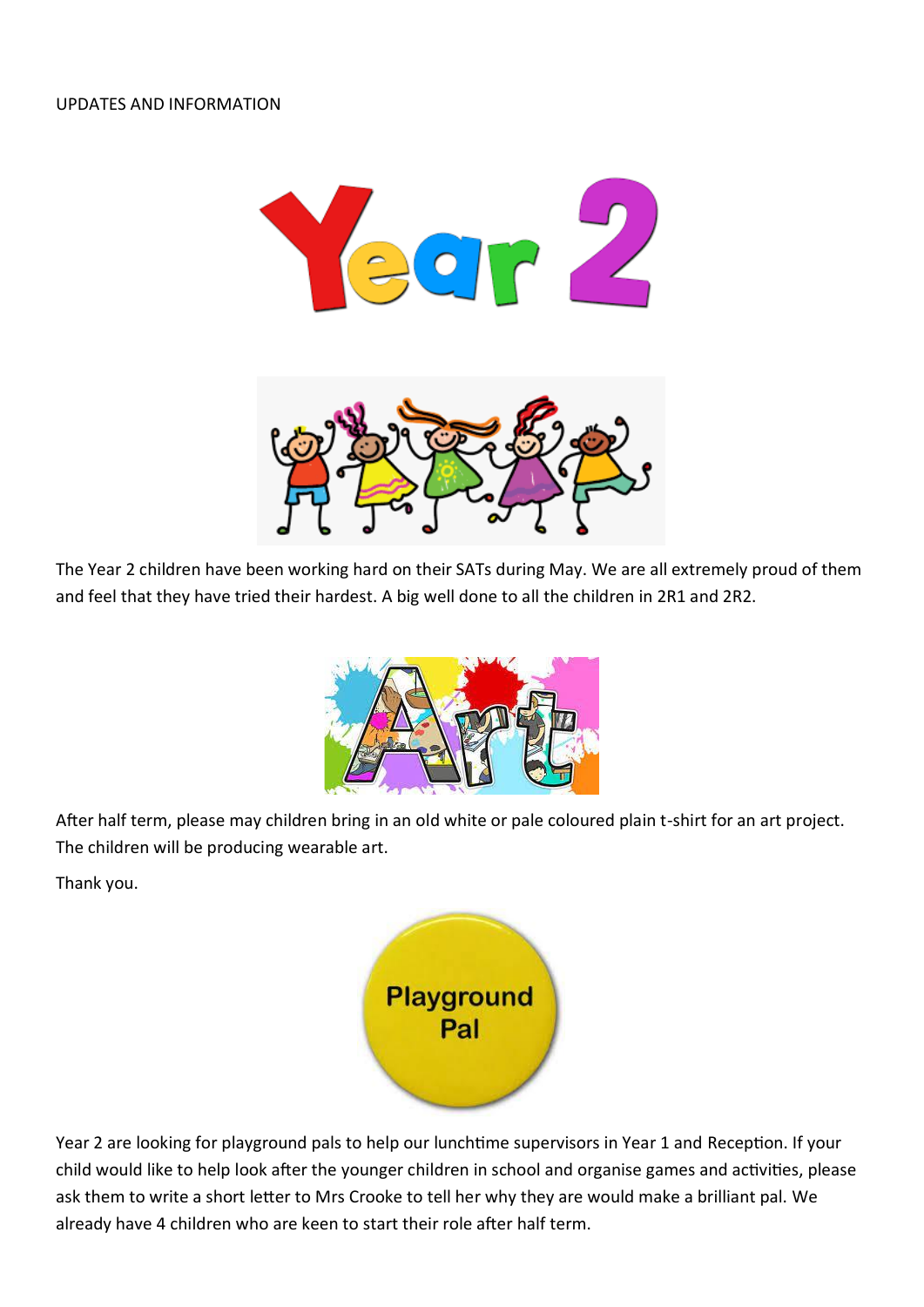

Yesterday, we set off on our Young Voices adventure. The children have worked really hard over the past few months learning their words and dances. The day started with lots of excitement and the journey to Resorts World. Once there the afternoon was spent rehearsing along with all the other school choirs and becoming one joint choir. We also learnt new songs and parts alongside the celebrity performers.

At 6pm the doors opened to the audience and excitement was building in preparation for the 7pm start. The children were very excited when they spotted our parents in their seats.

The children all sang and danced their hearts out putting on a performance worthy of any Pop concert.

We are so proud of all the hard work the children have put in and they were a true credit to the school.

Thank you for all your support at home.

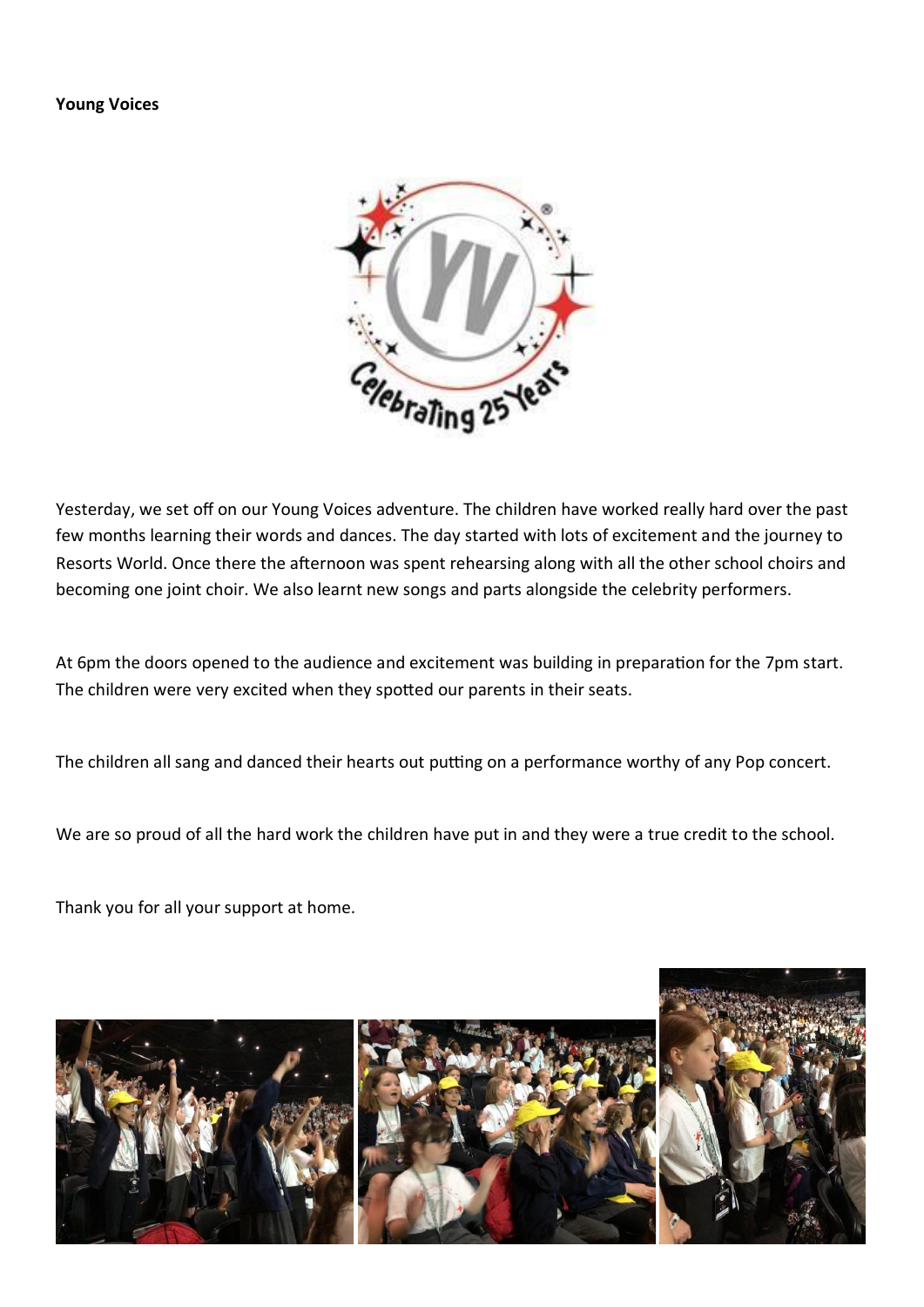







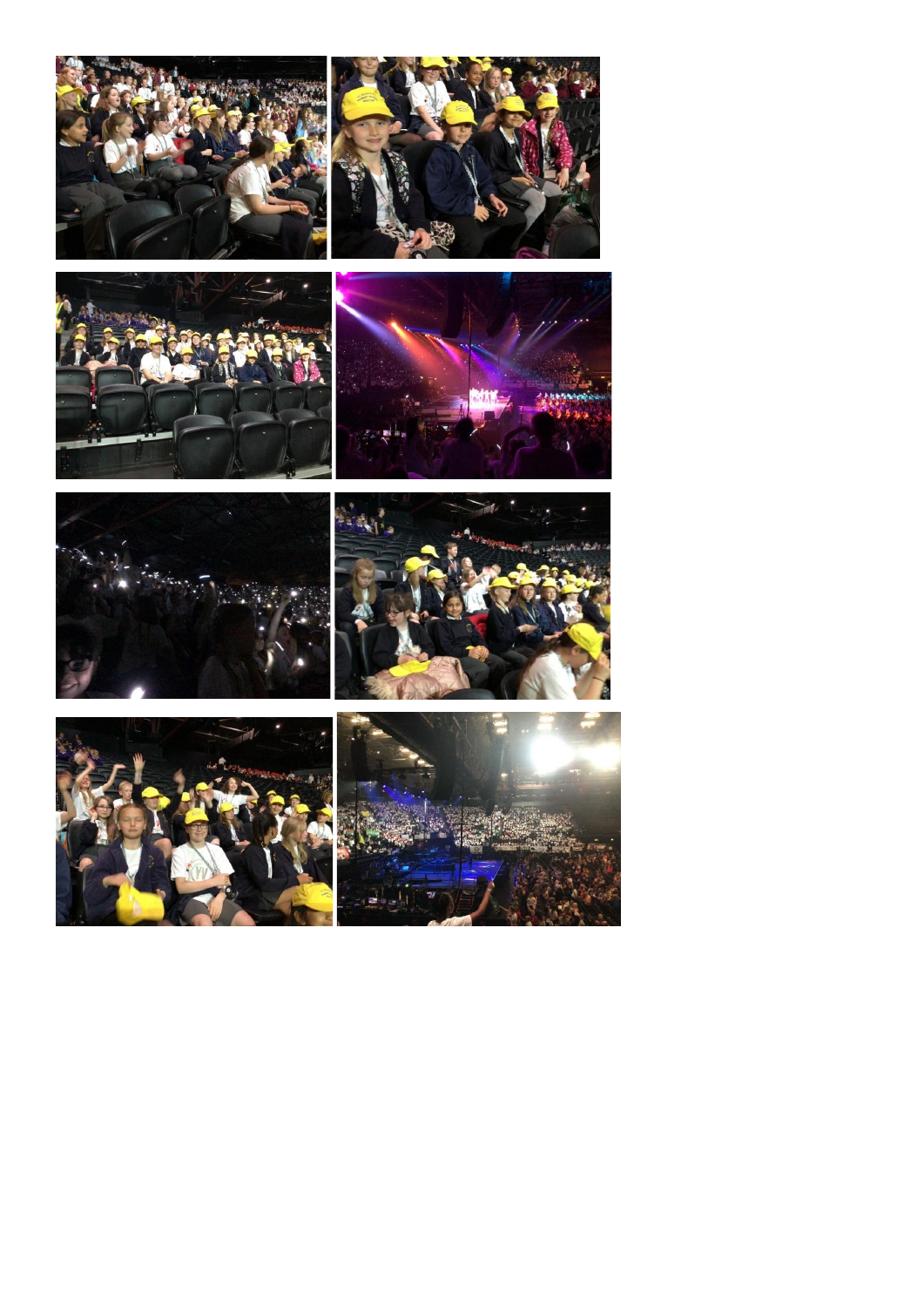#### **Road Safety**



**Do you remember learning to cross the road?**

Perhaps you recall lessons at school on the Green Cross Code or a parent or carer teaching you to stop, look, listen and think before crossing. We are sure you agree that teaching children about road safety from an early age is very important.

As part of Walk to School Week, we have been discussing road safety in our PSHE lessons. Walking to school – including parking further away and walking the last part – is an ideal way to prepare children to become independent travellers. As always in PSHE, we address topics at an age-appropriate level, beginning with safer crossing techniques in early years before moving onto hazard spotting and then safer independent travel with our older children. Do check out our Twitter feed to see some examples of what has been happening in classes this week.

Putting these skills into practice is vital and so we would like to share some resources which you may find useful. Attached to this newsletter, you can find some **parent guides to teaching road safety** produced by The Royal Society for the Prevention of Accidents and there are also some short clips on their [website.](https://www.rospa.com/road-safety/advice/pedestrians/children-road-safety) Thank you for your support.

#### **Football news**

On Saturday Harry, Charlie and William from Year 2 competed in the Wrekin Juniors Stadium Champions Tournament for 2022, which took place at The New Bucks Head Stadium, Telford.

The boys play for Wrekin Lions and played a whopping 5 matches back to back, delivering some amazing goals, assists and defending. The teams energy, skill and determination got them into the finals and were presented with a medal each at the end, well done boys!!!

It was a great tournament and lovely to see other pupils from St Peters there too.

The weekend was topped off with a friendly game on Sunday morning between Wrekin Lions and Ercall Colts on St Peters school field, with the Lions winning 4-2.

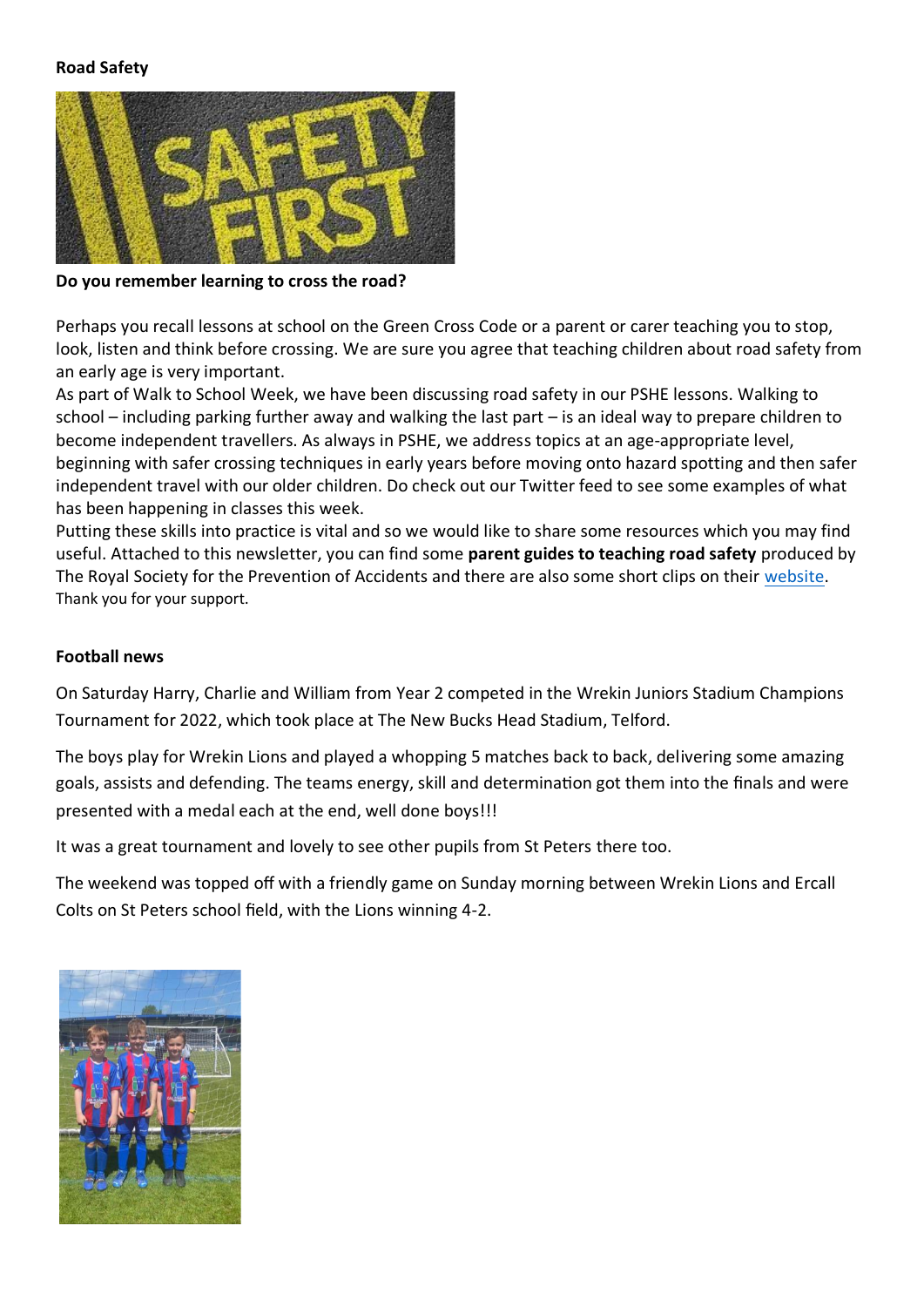## **School Football Match**

Year 5 and 6 boys played St Lawrence Primary School on Wednesday this week. The boys worked really well as a team in an evenly matched game. Unfortunately, the final score was 1:0 to St Lawrence.

Well done boys!



| <b>LUNCHTIME VIPS!</b> |                 |                                                                               |  |  |
|------------------------|-----------------|-------------------------------------------------------------------------------|--|--|
| Niya                   | <b>R01</b>      | For helping to get the lunchtime toys out.                                    |  |  |
| Jack                   | <b>RO2</b>      | For helping with getting the lunchtime play<br>books out.                     |  |  |
| Finn                   | 1R1             | For being kind and helpful to her friends at<br>lunchtime.                    |  |  |
| Max                    | 1 <sub>R2</sub> | For showing kindness at lunchtime.                                            |  |  |
| Molly                  | 2R2             | For always being polite and ready to help at<br>lunchtime.                    |  |  |
| <b>Bryony</b>          | 3G1             | For playing beautifully and singing songs to give<br>instructions for a game. |  |  |
| Rhian                  | 4G1             | For always being kind friend and great role<br>model.                         |  |  |
| Hunter                 | 4G2             | For being a great friend at lunchtime.                                        |  |  |
| Evan and Isaac         | 5B1             | For offering to be responsible for lunch box<br>trolley.                      |  |  |
| Dylan                  | 5B <sub>2</sub> | For showing respect at lunchtime.                                             |  |  |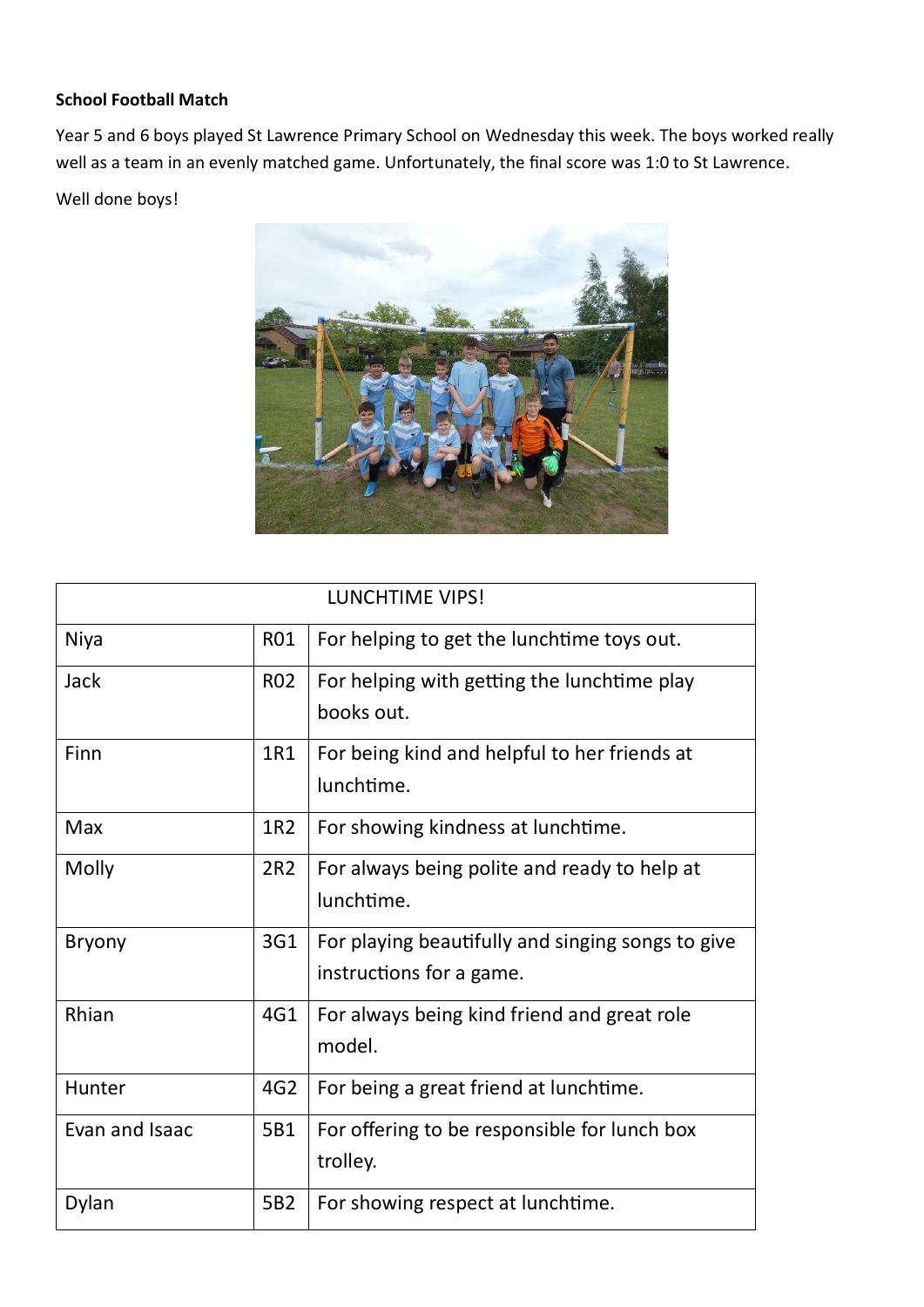| Anushka and Gabby | 601 | For playing and entertaining Key Stage 1 children |
|-------------------|-----|---------------------------------------------------|
|                   |     | on the field.                                     |
| Lauren            | 602 | For showing kindness and helping with the         |
|                   |     | younger children at lunchtime.                    |
| Toby              | 603 | For showing good listening and using              |
|                   |     | impeccable manners at lunchtime.                  |
|                   |     |                                                   |

# HOUSE POINT TOTALS! Haughmond 556 Stiperstones 636 Caer Caradoc 548 Wrekin 603

## **DATES FOR THE DIARY**

| Date                            | Event                                                                   |
|---------------------------------|-------------------------------------------------------------------------|
| Wednesday 25 <sup>th</sup> May  | Jubilee Fayre $3:30 - 5:00$ pm                                          |
| Thursday 26 <sup>th</sup> May   | Queen's Platinum Jubilee Day - School Closed                            |
| Friday 27 <sup>th</sup> May     | PD Day                                                                  |
| Monday 30 <sup>th</sup> May     | Half Term                                                               |
| Monday 6 <sup>th</sup> June     | Year 4 visit to Botanical Gardens                                       |
| Monday 13 <sup>th</sup> June    | Class photographs                                                       |
| Wednesday 15 <sup>th</sup> June | Year 2 visit to The Fieldwork Centre                                    |
| Tuesday 28 <sup>th</sup> June   | Year 1 visit to Wrekin Forest School                                    |
| Tuesday 28 <sup>th</sup> June   | Year 3 visit to Festival of Countryside Learning – details<br>to follow |
| Wednesday 29 <sup>th</sup> June | St Peter's Day celebrations - pupils only                               |
| Thursday 30 <sup>th</sup> June  | Year 2 visit to a Mosque                                                |